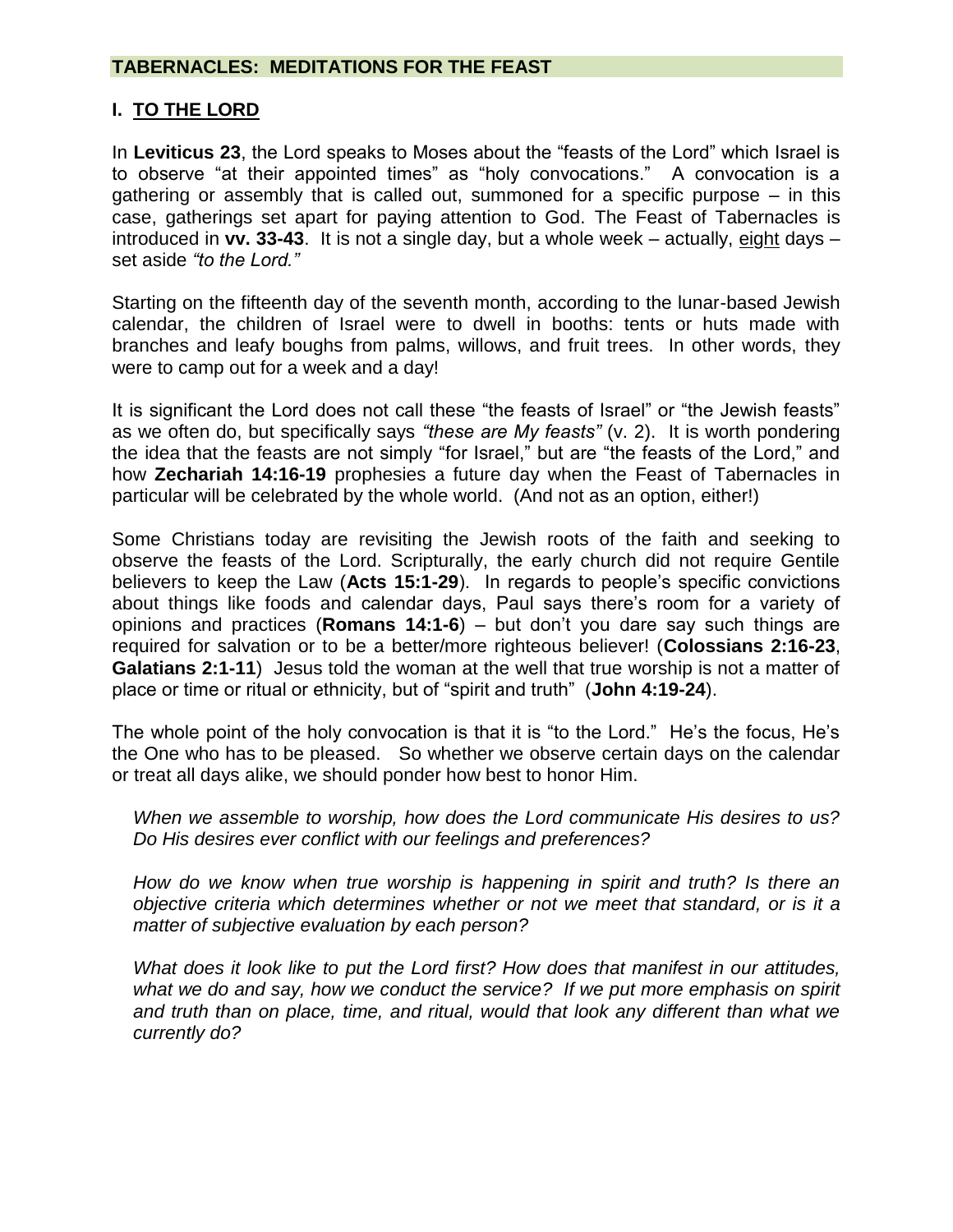# **II. EXTRA SABBATH DAYS**

We have noted from Romans **14:1-6** we are allowed different opinions and practices regarding calendar days, while Colossians **2:16,17** reminds us such things are but shadows of the realities in Christ. Ask the Lord when studying the particulars of the Feasts: *what do these things represent about You and Your relationship to me?*

**Leviticus 23:35,36** says the first and the eighth days of the feast are to be Sabbath-rest days, similar to the seventh day of the week (**Lev. 23:3**): *"You shall do no customary work on it."* What God meant by "customary work" would have different interpretations through the centuries; the Pharisees had very strict rules about what you could and could not do, but Jesus said they were hypocrites because a) they had lots of workarounds and loopholes to excuse themselves from following their own rules, and b) they totally missed God's heart and intent to show mercy (**Matthew 12:1-14** & **23:1-33**). The original Sabbath-keeping rules God gave Moses involved staying home and not doing any field work or transacting any business, while spending time with family, meditating on the Lord and His word; also not doing any cooking (which meant eating cold meals – leftovers!) or housework or home improvement projects.

Due to how the Jewish calendar works, in most years the Feast has *three* Sabbath days, except for when the "fifteenth day of the seventh month" happens to fall on the regular seventh-day Sabbath. For instance, if the *first* day of the Feast is on the *second* day of the week, that Monday is a Sabbath; the sixth day of the Feast will fall on Saturday, which is a regular Sabbath day; and the eighth/final/ "great" day of the Feast will be the next Monday, thus the third Sabbath day in that stretch. Add in the regular Saturday Sabbath from right before the Feast started, you have *four* Sabbath days within a ten-day stretch... plus the special Sabbath on the Day of Trumpets, five days before the Feast of Tabernacles starts, makes *five* Sabbaths within thirteen days!

The Church has largely adopted Sunday, the *first* day of the week, as its "Sabbath" day, assembling and worshiping on the day that Jesus rose from the dead. Many Christians who grew up in the Church were taught to view Sunday as the Sabbath, even though that's not Biblical. Historically, Christians were expected to observe Sunday as religiously as the Jews observed their Sabbath – doing no work or business, spending the day in worship services, etc. Western civilization structured its work week and economy around the idea of Sunday as the day of rest. Our generation has become much more relaxed and treats Sunday as little different than any other day.

*Without being legalistic, is it still wise and beneficial to have a regular day of rest? How do you incorporate rest into your schedule?* 

*How does the world view "rest" and how is that different from the Biblical view?*

*What has the Spirit shown you about how to manage your time and honor the Lord in both your work and your rest?*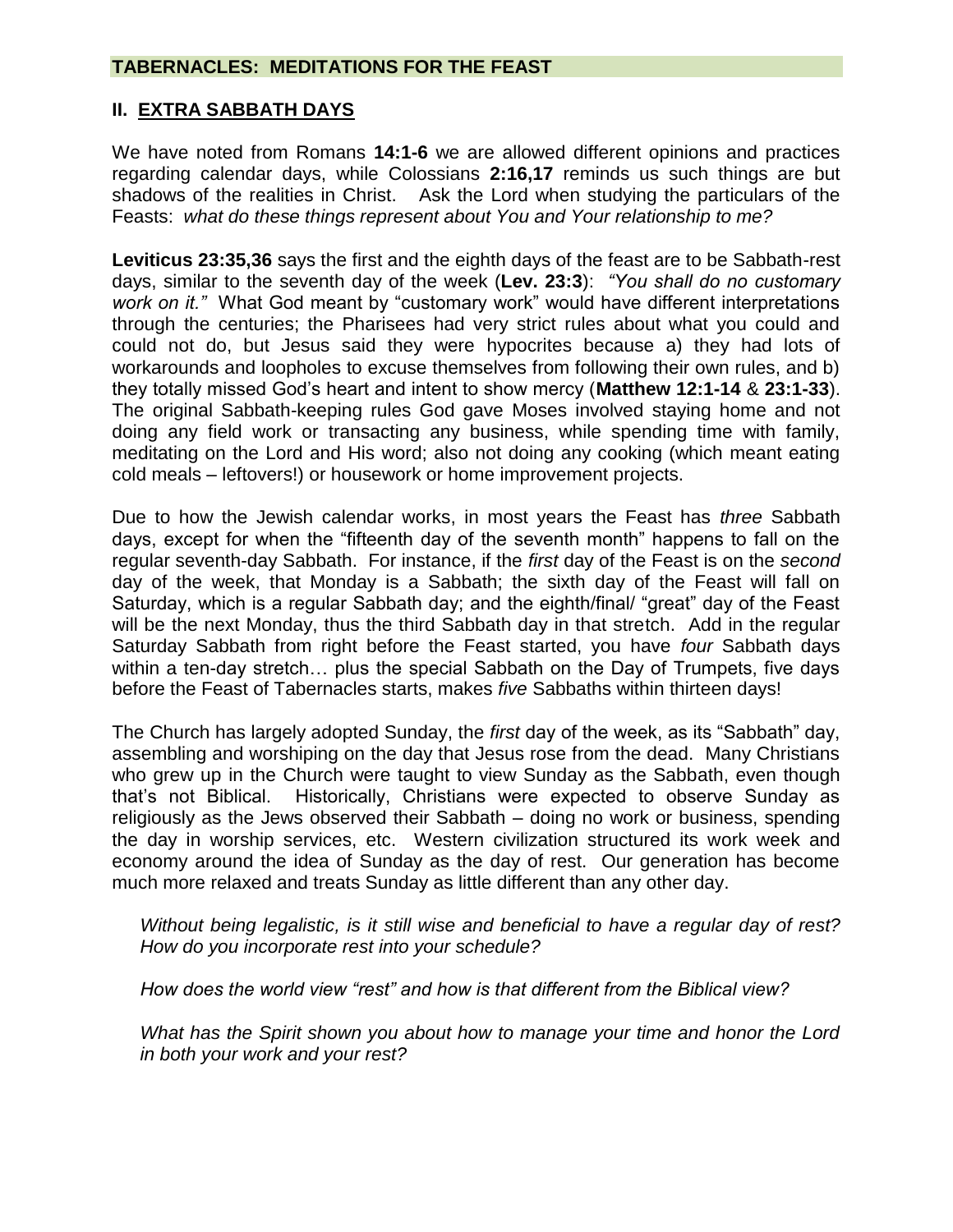#### **III. BOOTHS IN THE WILDERNESS**

*"You shall dwell in booths for seven days. All who are native Israelites shall dwell in booths, that your generations may know that I made the children of Israel dwell in booths when I brought them out of the land of Egypt: I am the LORD your God."*  **Leviticus 23:42,43** (NKJV)

In some ways, our best modern analogy for the Feast of Tabernacles is a camping trip. The Israelites were commanded as a nation to hold an annual weeklong camp-out! Who says you can't have fun when you're following the Lord?!

One purpose of the Feast was to remind future generations in Israel of what it was like to go through the 40-year journey in the wilderness after the exodus from Egypt. It was to be a sort of re-enactment, a symbolic way to identify with the experience of their ancestors, and to know that it was God who led them in that experience. An annual reminder that it was God who delivered the nation from bondage in Egypt, God who brought them through the Red Sea, God who led them here and there through the wilderness while supernaturally sustaining and providing for them. These were real historical experiences, attributable to a real supernatural God! To remember these things in an experiential way was to acknowledge again that God is the One who is responsible for your existence as a nation, both in the past and the present.

Imagine what it took to sustain an entire nation through 40 years of circular wandering in the rugged scrub lands of the Sinai peninsula! There were some 600,000 men of fighting age (20-yrs & older) (**Exodus 12:37**, **Numbers 1:45,46**), plus all the elders and youngers, women and children, servants and slaves who comprised the households of Israel: easily several *million* people! Along with all of their herds and flocks, to be fed or grazed and watered daily. There must have been supernatural provision involved! As indeed the scripture confirms with the familiar story of the daily manna and water flowing from the rock (**Exodus 16:1-17:7**).

Camping for eight days is nowhere near as rigorous as forty years in the wilderness, but it served as a physical, tactile, hands-on ritual to remind Israelites that *"I am the LORD your God."* In other words, "If I did *this* for your ancestors, you can certainly trust Me to help you in whatever you're facing now. The same God who was with your fathers in the wilderness is here for you now. My Name is not 'I was,' but 'I AM!'"

*What are ways that we commemorate the experiences of our forerunners in the faith? What significant events in Church history might merit this kind of celebration?*

*Consider 2 Corinthians 5:1-5 and 2 Peter 1:13,14 – how does our earthly life resemble a nomadic journey in tents? How much care should we invest in the upkeep of our earthly tents?*

*How has God shaped your life through supernatural experiences or provisions?*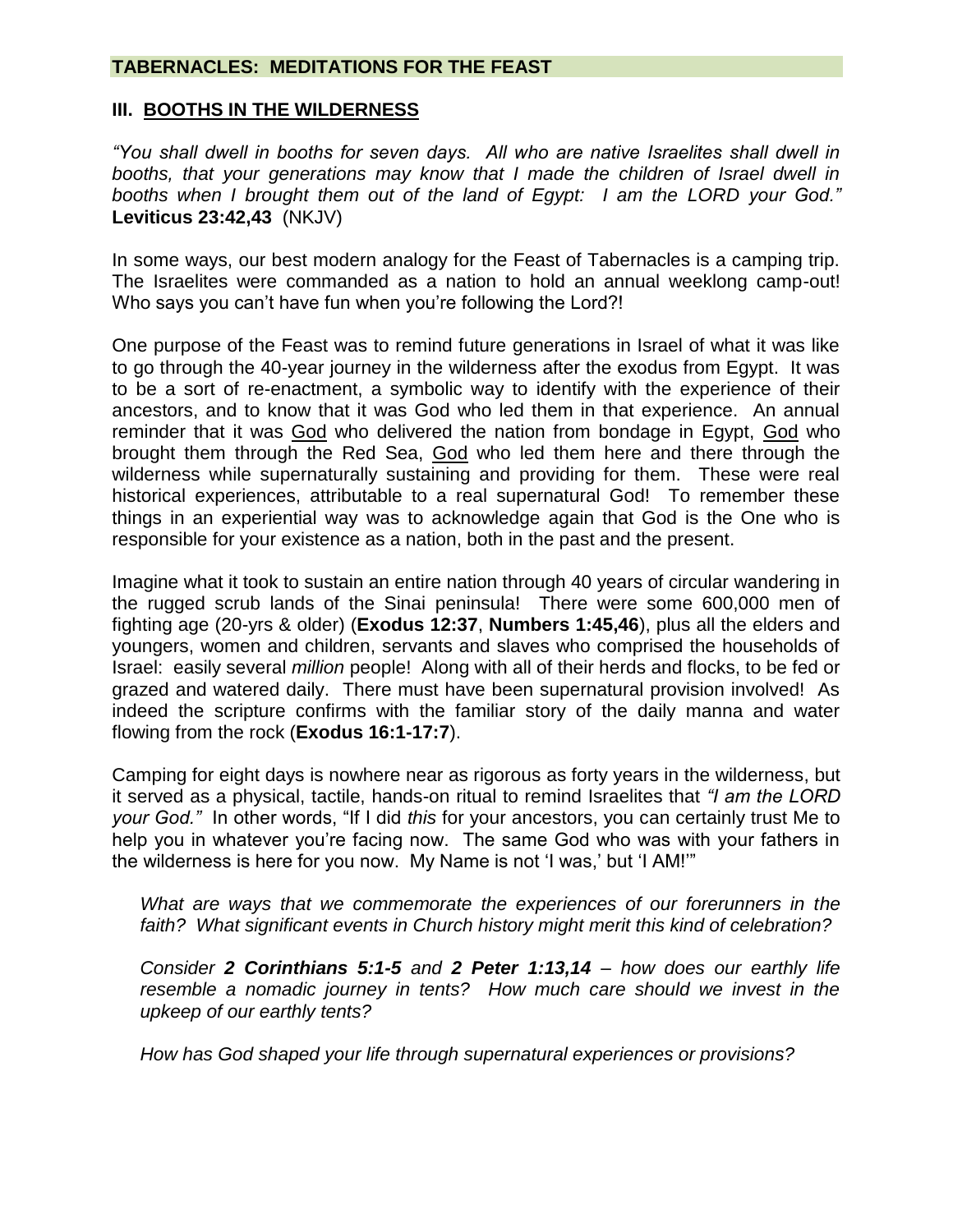#### **IV. MANNA IN THE WILDERNESS**

**Exodus 16** recounts how the nation of Israel encountered a major problem not long after escaping Egypt and crossing the Red Sea: the need to eat! The Exodus took place in great haste; there wasn't time to pack up large amounts of provisions; and even if there had been time to think about it, how would they bring enough food to sustain millions of people and animals for such a journey through a wilderness?

When the people complained, the Lord instructed Moses concerning the provision He would make: a mysterious substance called Manna that would appear on the ground six mornings of each week, which the people could gather and make cakes or wafers to eat. There was a further supernatural element to this substance, in that *"he who gathered much had nothing left over, and he who gathered little had no lack."*

The people were specifically told not to save the manna overnight, as it would rot and get wormy. Except for the *sixth* day of the week, Friday, they should gather twice as much as usual, and that batch would stay good through the seventh day, Saturday, since no manna would appear on the Sabbath morning. (Try explaining these kinds of phenomenon by purely scientific principles!)

In **Deuteronomy 8:2,3**, Moses tells the next generation of Israelites how God led them through the wilderness for forty years *"to humble you and test you, to know what was in your heart…"* and *"allowed you to hunger, and fed you with manna…that He might make you know that man shall not live by bread alone, but man lives by every word that proceeds from the mouth of the LORD."* Jesus quotes this last verse when the devil tempts Him to make bread for Himself during His own forty days of testing in the wilderness (**Matthew 4:4**, **Luke 4:4**).

**John 6:1-14** details how Jesus fed five thousand men (and probably thousands more women and children) using five barley loaves and two fish obtained from a boy. The people who experienced this miracle interpreted it to mean that He was *"the Prophet who is to come into the world."* (**Deuteronomy 18:15-18**) The rest of John 6 tells how the people wanted to make him king; then they followed him to the other side of the Sea of Galilee because they wanted more of that supernatural bread; Jesus explains they need true spiritual bread that comes from Heaven, meaning they need to believe in Him for eternal life; the people don't like what Jesus says and many quit following Him.

*In what ways is the daily provision of manna comparable to the provision of God's word to feed our souls? In what ways are they different?*

*Are there times in your life that you felt like you were "in the wilderness," and that God was testing you to see what was in your heart? What did He find?*

*What are some of the reasons that people profess to follow Christ today? Do you have the same reasons that Peter did in John 6:68,69?*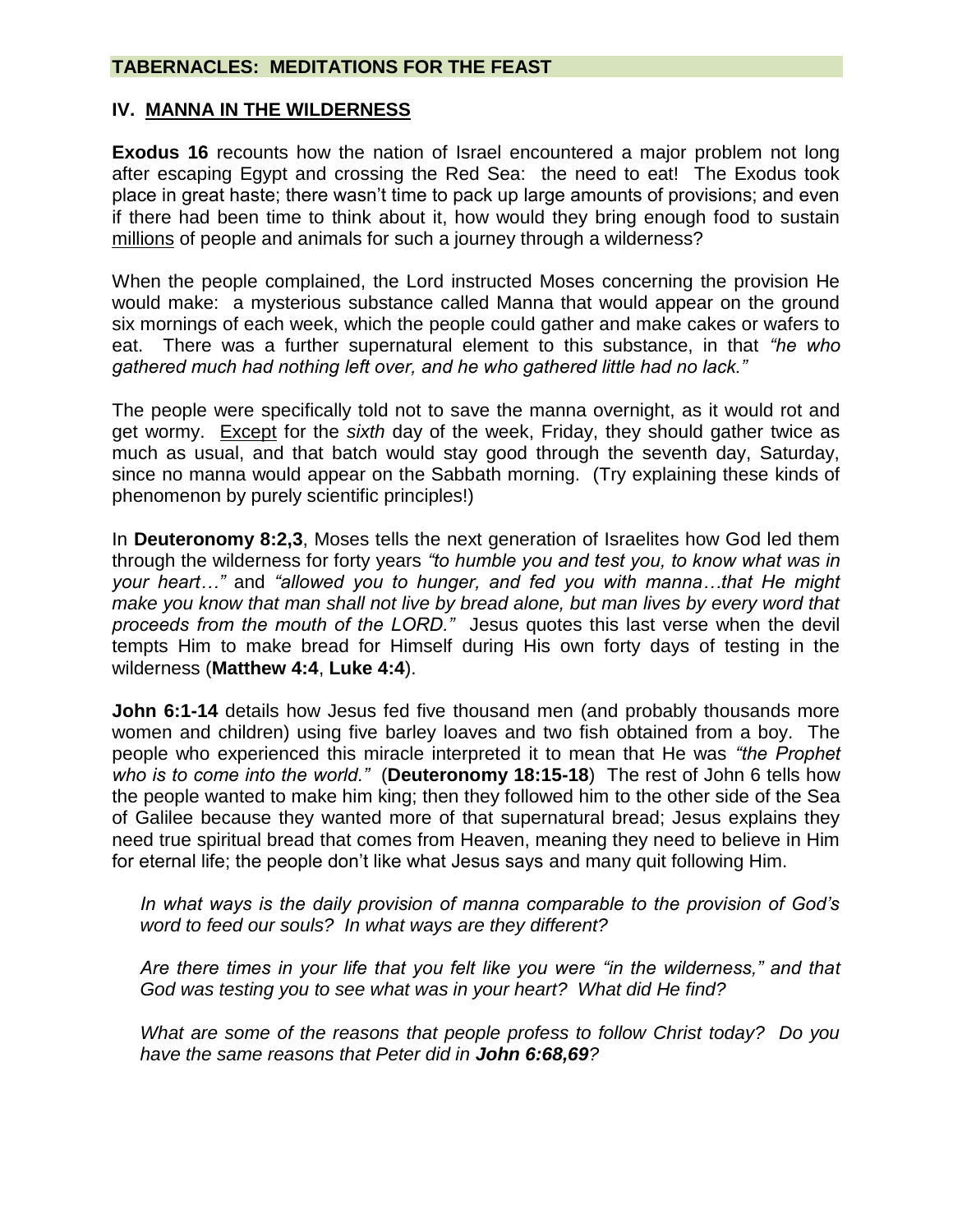### **V. HARVEST OF BLESSING**

In **Deuteronomy 16:13-17**, the Lord reiterates His instruction on keeping the Feasts. The Leviticus instructions were given early in the Exodus/wilderness years; here the Lord speaks to the next generation almost 40 years later, as they are about to enter the Promised Land at last. The years of eating manna are soon to end, and the nation will re-enter the agricultural cycle of sowing and reaping, the revolving seasons of summer and winter, seedtime and harvest. The Feast of Tabernacles comes in the fall, and God directly connects it to the harvest:

*"You shall observe the Feast of Tabernacles seven days, when you have gathered from your threshing floor and from your winepress. And you shall rejoice in your feast, you and your son and your daughter, your male servant and your female servant and the Levite, the stranger and the fatherless and the widow, who are within your gates. Seven days you shall keep a sacred feast to the LORD your God in the place which the LORD chooses, because the LORD your God will bless you in all your produce and all the work of your hands, so that you surely rejoice.*

*"Three times a year all your males shall appear before the LORD your God in the place which He chooses… and they shall not appear before the LORD emptyhanded. Every man shall give as he is able, according to the blessing of the LORD your God which He has given you."*

The Feast is to be a time of rejoicing, celebrating the Lord's provision and blessing – not only His past, historic blessings, but His current blessings in today's circumstances.

The Lord will bless you! – that's the promise of the Promised Land – so bless Him in return! Be faithful to acknowledge Him, and do so joyfully. Rejoice! He brought your ancestors through the wilderness, and He brings you through each year's challenges with His current provision and blessings. It brings to mind the old hymn, *Count your blessings, count them one by one, count your blessings, see what the Lord has done…*

Sadly, the human condition is such that we all too easily forget the Lord's blessings. Moses was obviously aware of this when he admonished the new generation about to enter the promised land, *"beware, lest you forget the LORD who brought you out of the land of Egypt, from the house of bondage,"* **Deuteronomy 6:12**, and *"When you have eaten and are full, then you shall bless the LORD your God for the good land which He has given you. Beware that you do not forget the LORD your God…"* **Deut. 8:10,11**.

*What are some of the blessings of the Lord in your own life you are thankful for?*

*Should we as a church spend more time intentionally identifying and celebrating God's blessings to us? What are some ways to do that?*

*Reflecting on your life, have there been recognizable spiritual seasons you could liken to plowing, sowing, reaping, and celebrating the harvest?*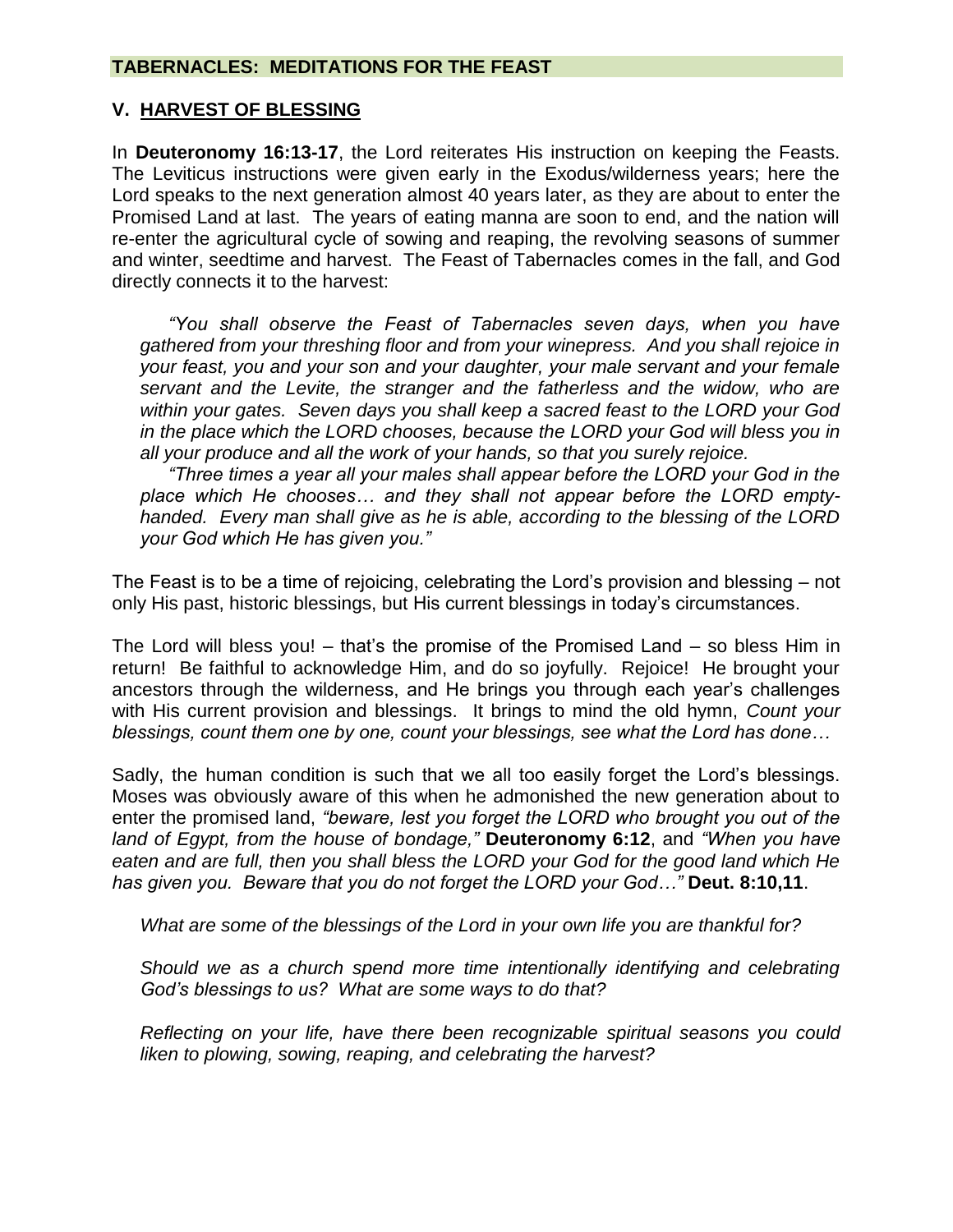## **VI. YOU AND EVERYONE ELSE**

**Deuteronomy 16:13-17** implies that thethe Feast is for everyone in Israel to participate. Even if verse 16 requires only the males to go to the place the Lord has chosen, verse 14 indicates everyone else in the nation is expected to take part in the celebration.

In **Leviticus 23:42**, the command was for the "native Israelites" to dwell in booths for seven days. Now forty years later, God includes the male and female servants, who in many cases would not be native Israelites, along with "the stranger within your gates" – the aliens, sojourners, immigrants, foreign workers, merchants, and travelers who might live within the community at any given time. Include them all! Who is qualified to participate? Everyone! Male, female, rich, poor, free, slave, native, stranger – God provides for all, so let all join in the Feast to recognize and rejoice in His provision.

Of special note, do not forget the orphan and the widow who are "within your gates." One might infer the handicapped, though not specified, are to be included as well. Everyone in the community is commanded to participate, don't leave anyone out.

One reason the Good News is so good: no one is excluded from the offer of salvation! *"God so loved the world... whoever believes in Him should not perish, but have everlasting life,"* **John 3:16**. God truly *"desires all men to be saved and to come to the knowledge of the truth,"* **1 Timothy 2:4**, and therefore He is *"longsuffering toward us, not willing that any should perish but that all should come to repentance,"* **2 Peter 3:9**. God invites everyone from all nations, tribes, peoples, and tongues to join the ultimate festal gathering in Heaven, so profoundly pictured in **Revelations 5:9 & 7:9**.

**Zechariah 14:16-19** prophesies of a future time when the whole world will be mandated to come to Jerusalem to celebrate the Feast, not just everyone in Israel. The mention of a punishment for those who don't, indicates there may be those who choose not to obey. Instead of anti-maskers and anti-vaxxers, will there be anti-Tabernaclers in the future Kingdom of God?! What does that say about the human condition?

Paul's teachings on the body of Christ in **1 Corinthians 12-14**, **Ephesians 4:7-16**, and **Romans 12:3-8** emphasize that each person has something to contribute, and the participation of all the members is required in order for the Body of Christ to reach full stature and maturity. Ministry is not reserved for a few individuals, but God's grace and giftings make every member accountable to serve the welfare of the whole.

*How should the church view its role in reaching out to the community and inviting everyone to participate in the blessings and worship of God?*

*From the familiar stories of the ministry of Jesus in the gospels, how many times can you think of when Jesus went out of His way to include people who were being excluded by the community or even by His own disciples?*

*In what ways have you benefited from the participation of others in the church? In what ways are you an active participant in the ministry of the church?*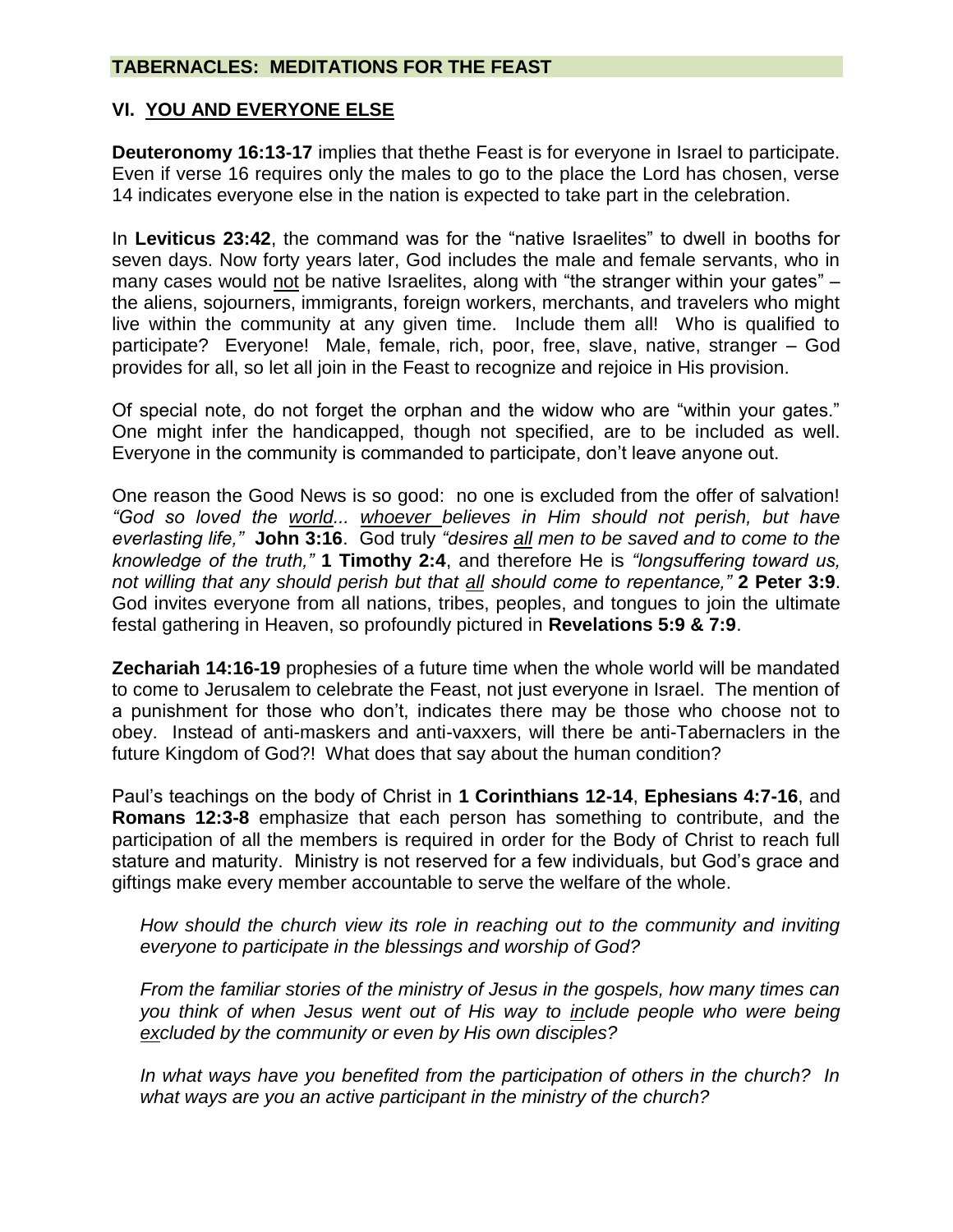### **VII. REJOICE!**

In observing the Feast, **Deuteronomy 16:14,15** gives the particular instruction that *"you shall rejoice in your feast..."* because the Lord will bless you *"so that you surely rejoice."*

Scripture is full of commands, reminders, and encouragements to rejoice in the Lord, give thanks for His blessings, remember His goodness, sing songs and hymns of praise to Him. A quick survey of the Psalms shows examples of worship that is musical, poetic, emotional, sung aloud, sometimes with call-and-response or choral direction, sometimes with dramatic pauses and meditative interludes, and accompanied by stringed instruments, flutes, trumpets, cymbals, raised hands, shouts, dancing, and "joyful noise." The story of David bringing the ark into Jerusalem, and how he danced before the Lord with all his might, illustrates how exuberant worship can be. We should worry less about excessive behavior – it is more likely our inhibitions that get in the way.

**Nehemiah 8** recounts how Israel kept the Feast of Tabernacles for the first time since the days of Joshua (**v. 17**) – a hiatus of over 800 years! When the leaders were reading from the Law and the people heard God's word, they began to weep, but Ezra told them not to sorrow but to rejoice and celebrate with eating and drinking, *"for the joy of the Lord is your strength,"* **v. 10**.

*The Kingdom of God does not consist of food and drink, but righteousness, peace, and JOY in the Holy Spirit* – **Romans 14:17**. How many church services are dour and joyless. How many churches have focused on "food and drink" while missing the presence and power of the Spirit! Joy in the Spirit is a primary trait of the Kingdom, so a lack thereof indicates a serious deficiency in a church or individual believer.

In **Deuteronomy 28**, where God sternly warns Israel not to choose the way of unbelief and disobedience, or serious penalties will result, verses **47 & 48** say, *"Because you did not serve the LORD your God with joy and gladness of heart, for the abundance of everything, therefore you shall serve your enemies..."*

How much better to be like those described in **Psalm 89:15-17**, *Blessed are the people who know the joyful sound! They walk, O LORD, in the light of Your countenance. In Your name they rejoice all day long, and in Your righteousness they are exalted. For You are the glory of their strength, and in Your favor our horn is exalted.* 

*How attractive is a joyless Christianity to a hurting and desperate world? How well do we represent the hope and goodness of the gospel if we exhibit no joy?* 

*What is joy, how do we express it, and how is it different from feelings of happiness?*

*What are the proper motivations for rejoicing? Is it the job of the group to inspire the individual to rejoice, or the job of the individual to stir up the group?*

*Is rejoicing always loud, dramatic, and obvious, or are there quiet, subtle, casual ways of rejoicing?*